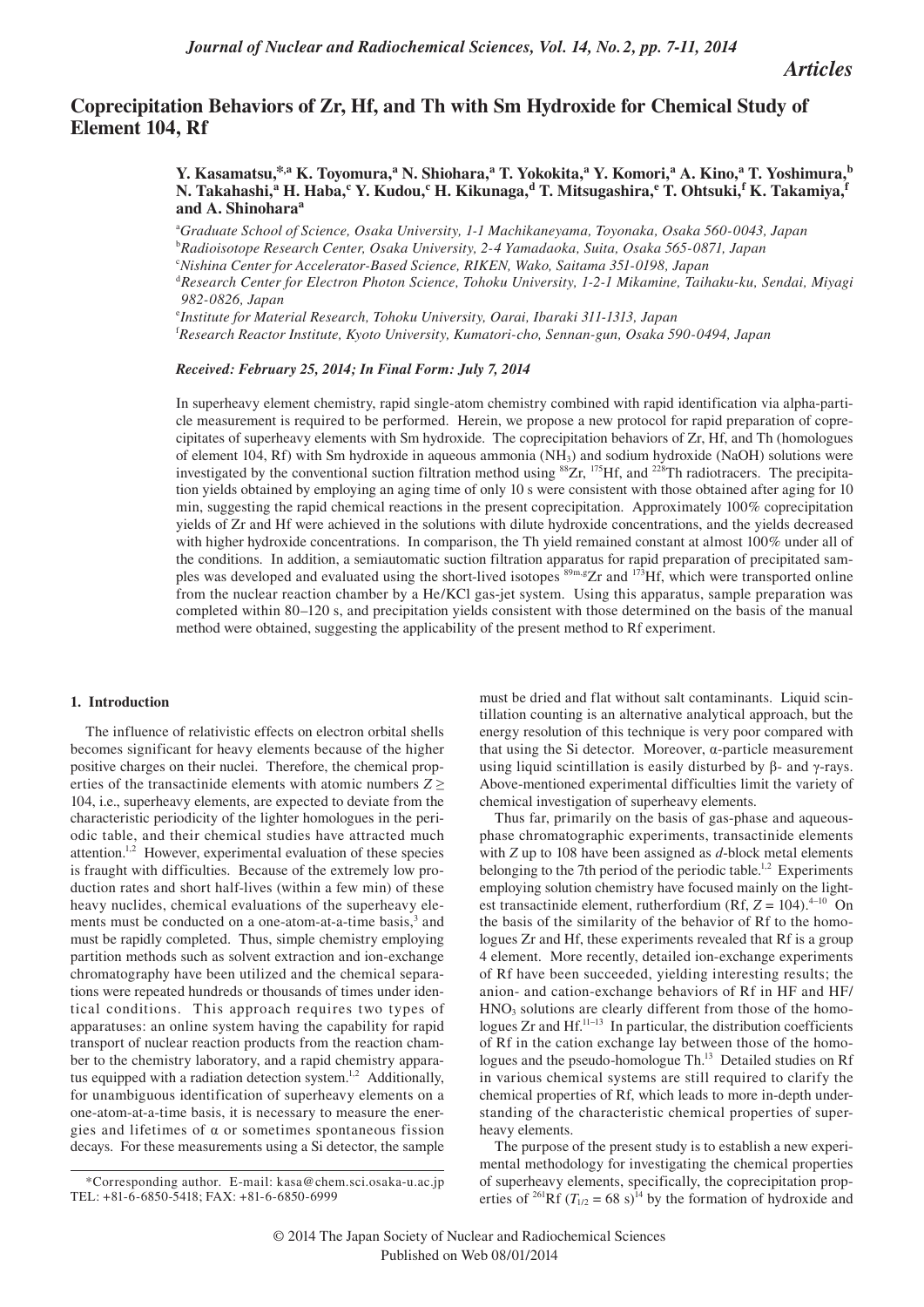ammine complexes. Coprecipitation technique has been widely used for chemical separation and so on in radiochemical researches, and the coprecipitation is one of the important chemical properties.15,16 In general, however, the energy resolution of a precipitate sample in the  $\alpha$  spectrum is poor, and indeed, the precipitation method has not yet been applied to superheavy element chemistry. For this problem, we successfully established a simple coprecipitation method with Sm hydroxide, which facilitates α spectrometry with high energy resolution.17 Herein, this method was applied to the investigation of the coprecipitation behaviors of Zr, Hf, and Th with Sm hydroxide. In addition, a semiautomatic apparatus for repetitive preparation of precipitate samples was developed. Experiments utilizing the apparatus connected to the gas-jet transport system from the nuclear reaction chamber were performed on  $89m,gZr$  and  $173Hf$  samples produced by the accelerator as a model experiment for  $^{261}$ Rf.

#### **2. Experimental**

**2.1. Coprecipitation experiment for Zr, Hf, and Th with Sm hydroxide.** Carrier-free radiotracers of <sup>88</sup>Zr ( $T_{1/2}$  = 83.4 d) and <sup>175</sup>Hf (70.0 d) were produced in the nuclear reactions of  ${}^{89}Y(p,2n) {}^{88}Zr$  and  ${}^{175}Lu(p,n) {}^{175}Hf$ , respectively, using the AVF cyclotron at the Research Center of Nuclear Physics (RCNP), Osaka University. The proton beam energy was 22 MeV and the irradiation time was ca. 1 h for the production of  ${}^{88}Zr$ . For  ${}^{175}Hf$ , the corresponding parameters were 14 MeV and 7 h. The beam current was  $\sim$ 1 µA for both irradiations. The nuclides were then purified by chemical separation protocols similar to those in Reference 18. The radiotracer  $^{228}$ Th (1.9 y) was chemically separated from its grandmother nuclide <sup>228</sup>Ra (5.75 y) as follows. First, 8 M nitric acid (HNO<sub>3</sub>) containing <sup>228</sup>Th, <sup>228</sup>Ra, and other daughter nuclides was fed onto the strongly basic anion-exchange column (Muromac  $1 \times 8$ , 200–400 mesh, 5mm i.d.  $\times$  15-mm height, NO<sub>3</sub><sup>-</sup> form). <sup>228</sup>Ra and other nuclides, except for <sup>228</sup>Th and some relatively short-lived daughter nuclides, were then eluted with 8 M HNO<sub>3</sub>. After decay of those short-lived nuclides, the column was washed with 8 M  $HNO<sub>3</sub>$ , and <sup>228</sup>Th was subsequently eluted with 2 M hydrochloric acid (HCl). This separation was repeated to purify 228Th. After completion of the chemical purification, the  $^{88}Zr$ ,  $^{175}Hf$ , and 228Th radiotracers were mixed together in 0.01 M HCl and used in the following coprecipitation experiment.

Coprecipitated samples with Sm hydroxide were prepared using various basic solutions such as dilute and concentrated aqueous  $NH_3$  and 0.1, 1.0, 6.0, and 12.0 M NaOH solutions. A 20 µL aliquot of the Sm standard solution (Sm 1000 ppm, 1 M HNO<sub>3</sub>) was added into 220  $\mu$ L of an aqueous solution (~0.4 M HCl) containing the radiotracers in a polypropylene (PP) beaker. The solution was stirred and 2 mL of the basic solution was then added to produce the precipitate. When the dilute aqueous NH<sub>3</sub> was used, we checked the basicity of the solution using a pH-test paper. After aging the precipitate for 10 min at 25 °C, the precipitate sample was subjected to suction filtration with a PP membrane filter (eichrom, Resolve $\mathcal D$  Filters 0.1  $\mu$ m). The obtained sample was dried on a heater at 100 °C, and was subjected to γ-ray and α-particle measurements. The experiments with the aging time of 10 s were also performed at 25 °C to determine suitable experimental conditions for Rf. The radioactivities of the filtrate and PP beakers used were also measured. The standard radioactivities of  ${}^{88}Zr$ ,  ${}^{175}Hf$ , and  ${}^{228}Th$ were determined at the same detection efficiency by preparing standard samples with the same diameter as the precipitate sample. In the present study, we define a precipitation yield, *Y*, and the ratio of adsorption on the PP beaker,  $R_{ad}$ , according to eqs 1 and 2, respectively.

$$
Y = \frac{A_{\rm ppt}}{A_{\rm std}} \times 100\tag{1}
$$

$$
R_{\rm ad} = \frac{A_{\rm cup}}{A_{\rm ppt} + A_{\rm fil} + A_{\rm cup}} \times 100
$$
 (2)

In the above equations,  $A_{\text{ppt}}$ ,  $A_{\text{fil}}$ , and  $A_{\text{cup}}$  represent the radioactivities of the precipitate, filtrate, and PP beaker used, respectively, and  $A_{std}$  represents the standard radioactivity. The errors in the yields were determined by taking into account the standard deviation in each  $\gamma$  or  $\alpha$  count (0.4–6.3%) and in the variation of the precipitation yield (5%). It is difficult in superheavy element chemistry to determine the *A*<sub>fil</sub> value by rapidly measuring α-activity of the filtrate containing salt. Thus, we decided to use the *Y* value which is a relative value to the standard radioactivity, whereas the  $A_{std}$  value is required to be separately determined. The *Y* value can be determined even for short-lived nuclides. However, the *Y* value would show a lower value if physical adsorption of the complex is strong. The  $R_{ad}$ value was, therefore, determined to evaluate the effect of the physical adsorption of the Zr, Hf, and Th complexes on the PP beaker on the analytical result. For Th,  $R_{ad}$  was determined by evaluating the ratio of  $A_{\text{ppt}}$  to  $A_{\text{std}}$  because  $A_{\text{fil}}$  of Th could not be determined by α-particle measurement because of interference from NaCl and/or  $NH<sub>4</sub>Cl$  salts in the  $\alpha$  spectrometry.

The energy resolution of the 5423-keV  $\alpha$  peak of <sup>228</sup>Th was measured from the full width at half maximum (FWHM) for each precipitate sample. The distance between the Si detector and the sample was ~20 mm.

**2.2. Online precipitation experiment using the apparatus.** A computer-controlled suction filtration apparatus for the preparation of precipitated samples of heavy elements (termed CHIN based on the Japanese word for precipitate, "CHINDEN") was developed using cylinders operated by compressed air, valves operated by on/off operation of 24 V DC power and so on. A compact data acquisition system (CompactDAQ) and LabVIEW software from National Instruments Corporation were used for the operation of the apparatus. The suction filtration part of the apparatus and simple movement are schematically illustrated in Figure 1. This apparatus performs rapid and repetitive filtration. Filter sticks were fabricated using polytetrafluoroethylene (PTFE) to prevent the adsorption of the radiotracers on the wall of the stick, and the stick was washed after each usage.

The online experiment using CHIN was performed with relatively short-lived nuclides  ${}^{89m, g}Zr$  (4.2 min and 78.4 h) and  ${}^{173}Hf$  (23.6 h) produced using the AVF cyclotron at RCNP. These nuclides produced in the reactions of  $\int_{0}^{\text{nat}} \text{Sr}(\alpha, xn)^{89m} \cdot \text{SZr}$ and  $\int_0^{\pi} \text{rad} Y b(a, xn)^{173}$  Hf were rapidly and continuously transported from the nuclear reaction chamber to the chemistry laboratory using the He/KCl gas-jet system in the same manner employed in superheavy element chemistry.<sup>1,2</sup> The products were collected on the collection site of the dissolution apparatus. After dissolution by 200  $\mu$ L of dilute HCl for 12 s, the precipitate samples were prepared at room temperature in a manner similar to that used in the tracer experiment described above, with stirring for 10 s. The samples were filtered with the filtration apparatus, and were subsequently dried on a heater under hot air. The coprecipitation yields were determined from the γ-ray radioactivity of the precipitated sample relative to the total radioactivity of the precipitated and filtrate samples.

#### **3. Results and discussion**

**3.1. Coprecipitation experiment for Zr, Hf, and Th with Sm hydroxide.** The hydroxide ion concentrations of six solutions prepared by the addition of dilute and concentrated aqueous  $NH_3$  and 0.1, 1.0, 6.0, and 12.0 M NaOH solution were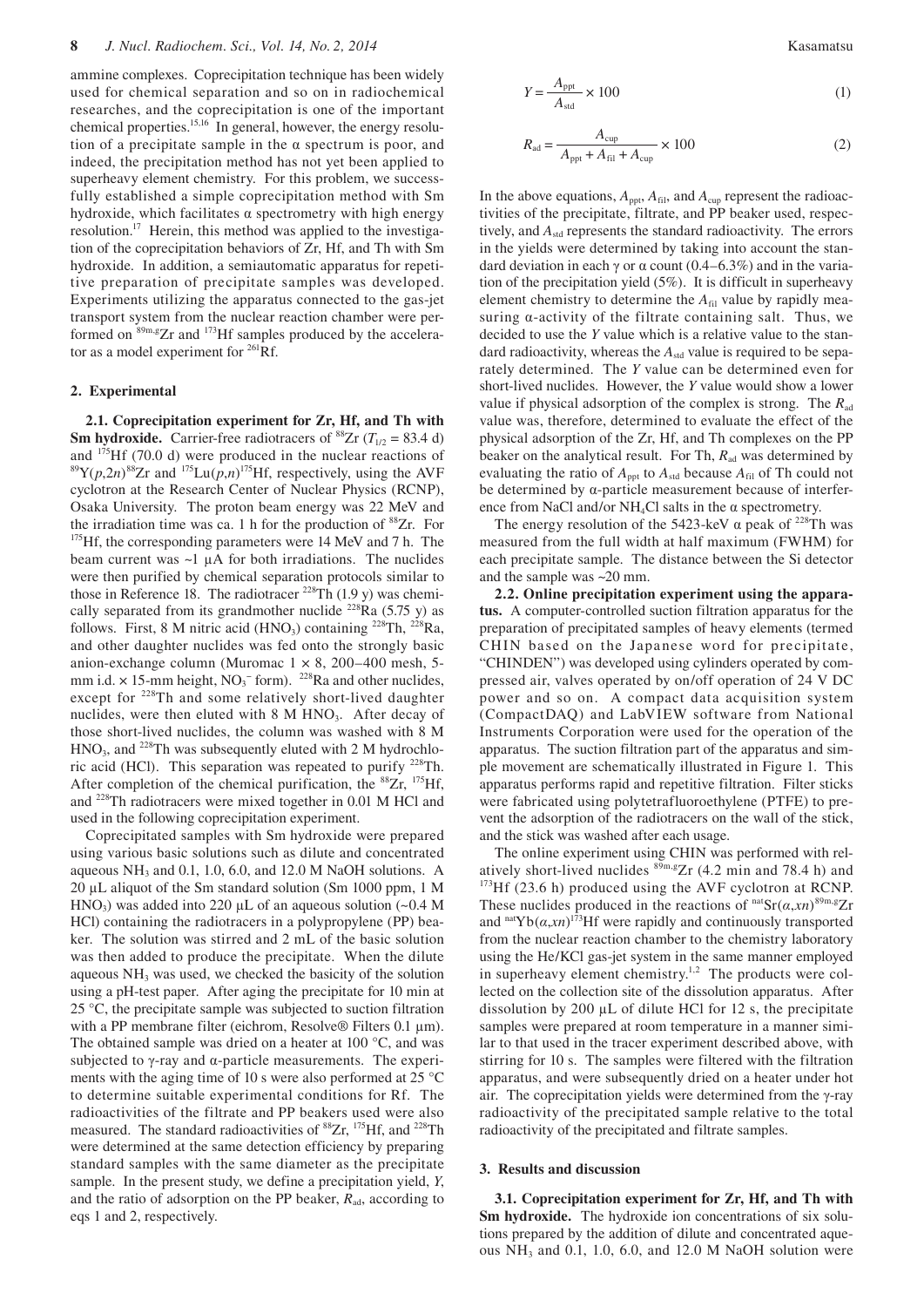

**Figure 1.** Schematic illustration of the filtration section of rapid suction filtration apparatus.

calculated as  $2.3 \times 10^{-3}$ , 0.016, 0.079, 0.84, 5.3, and 11 M, respectively, using the dissociation constant of aqueous  $NH<sub>3</sub>$ .<sup>19</sup> The concentration of  $NH<sub>3</sub>$  in the samples prepared by adding dilute and concentrated aqueous  $NH<sub>3</sub>$  were 0.28 and 13 M, respectively. The  $R_{ad}$  values are shown in Table 1. The ratio of physical adsorption of Zr, Hf, and Th on the surface of the PP beaker for samples aged for 10 s was generally less than 3%, and was slightly lower than those of samples aged for 10 min. These low adsorption ratios especially for the samples aged for 10 s suggests that physical adsorption of these group 4 elements during coprecipitation with Sm hydroxide was small enough to be negligible in the determination of the coprecipitation yields. The coprecipitation yields of Zr, Hf, and Th when 10-min aging was employed are shown in Figures 2(a), and those obtained with 10-s aging are displayed in Figures 2(b). Figures 2(a) and (b) demonstrate that the yields obtained with 10-min and 10-s aging are in good agreement. This suggests that the chemical reactions during coprecipitation of Zr and Hf are fast, and the present conditions are suitable for evaluating the coprecipitation behavior of <sup>261</sup>Rf with  $T_{1/2}$ =68 s. Based on this result and the small adsorption especially for 10-s aging, it was found that accurate precipitation yields of the group 4 elements could be obtained under the present conditions by the rapid method.

Almost complete coprecipitation of Zr and Hf with Sm hydroxide was achieved when aqueous  $NH<sub>3</sub>$  solutions and 0.1

M NaOH were used. These results are consistent with the wellknown properties of these elements, i.e., hydroxide precipitation in basic solutions.<sup>20,21</sup> With the use of more highly concentrated NaOH solutions, the yields of Zr and Hf decreased as the OH− concentration increased, whereas the Th yields were constant at ca. 100%. This is attributed to the fact that Zr and Hf form hydroxide complex ions such as  $[M(OH)_5]$ <sup>-</sup> (M<sup>4+</sup> =  $Zr^{4+}$  and Hf<sup>4+</sup>)<sup>22,23</sup> in solutions with high hydroxide concentration. Indeed, we also observed the decrease of the precipitate of Zr and Hf on the macro scale in concentrated hydroxide solutions. The yields of Hf were consistently lower than those of Zr in the same solutions. This is qualitatively consistent with the larger solubility product of  $[Hf(OH)_5]$ <sup>-</sup> (log $K_{s5} = -3.2$ ) than that of  $[Zr(OH)_5]$ <sup>-</sup> (log $K_{s5} = -3.6$ ),<sup>22</sup> whereas that of Th is quite small  $(\log K_{s5} = -5.8)$ .<sup>22</sup> The ~100% coprecipitation yields of  $Zr$ , Hf, and Th with the use of aqueous  $NH<sub>3</sub>$  indicate that the ammine-coordinated complex ions, which dissolve in aqueous solution (e.g., Zn, Cu, and Ag hydroxide dissolve in concentrated NH<sub>3</sub> solutions), are not dominantly formed even in concentrated  $NH<sub>3</sub>$  solution. On the basis of coprecipitation experiments with Sm hydroxide using various radioactive lanthanide nuclides, it was confirmed beforehand that the yields of Sm are almost constant around 100% under all of the conditions studied. The obtained results indicate that the hydroxide and ammine complexation properties of group 4 elements can be qualitatively investigated through their coprecipitation

| Added basic<br>solution | Adsorption ratio, $R_{\text{ad}}$ / $\%$ |               |               |               |               |               |
|-------------------------|------------------------------------------|---------------|---------------|---------------|---------------|---------------|
|                         | 10-min aging                             |               |               | $10-s$ aging  |               |               |
|                         | Zr                                       | Hf            | Th            | Zr            | Hf            | Th            |
| dilute $NH3$            | $6.4 \pm 1.7$                            | $1.6 \pm 1.1$ | $4.1 \pm 0.3$ | $4.3 \pm 1.1$ | $2.6 \pm 1.3$ | $2.7 \pm 0.3$ |
| conc. $NH3$             | $4.6 \pm 1.3$                            | $1.4 \pm 1.0$ | $2.6 \pm 0.3$ | $1.3 \pm 0.6$ | $1.4 \pm 0.9$ | $2.3 \pm 0.3$ |
| $0.1$ M NaOH            | $5.0 \pm 1.4$                            | $2.2 \pm 1.4$ | $1.7 \pm 0.2$ | $2.1 \pm 1.0$ | $1.4 \pm 1.1$ | $1.2 \pm 0.2$ |
| 1 M NaOH                | $3.5 \pm 0.6$                            | $0.4 \pm 1.7$ | $1.8 \pm 0.3$ | $2.5 \pm 0.4$ | $0.5 \pm 1.5$ | $0.7 \pm 0.2$ |
| 6 M NaOH                | $3.8 \pm 0.4$                            | $0.5 \pm 1.6$ | $0.7 \pm 0.3$ | $0.5 \pm 0.1$ | $0.3 \pm 1.1$ | N. D.         |
| 12 M NaOH               | $4.5 \pm 1.0$                            | $0.2 \pm 2.2$ | $0.2 \pm 0.1$ | $1.5 \pm 0.3$ | $0.3 \pm 1.6$ | $0.1 \pm 0.1$ |

**TABLE 1: Adsorption ratios of Zr, Hf, and Th on polypropylene beakers**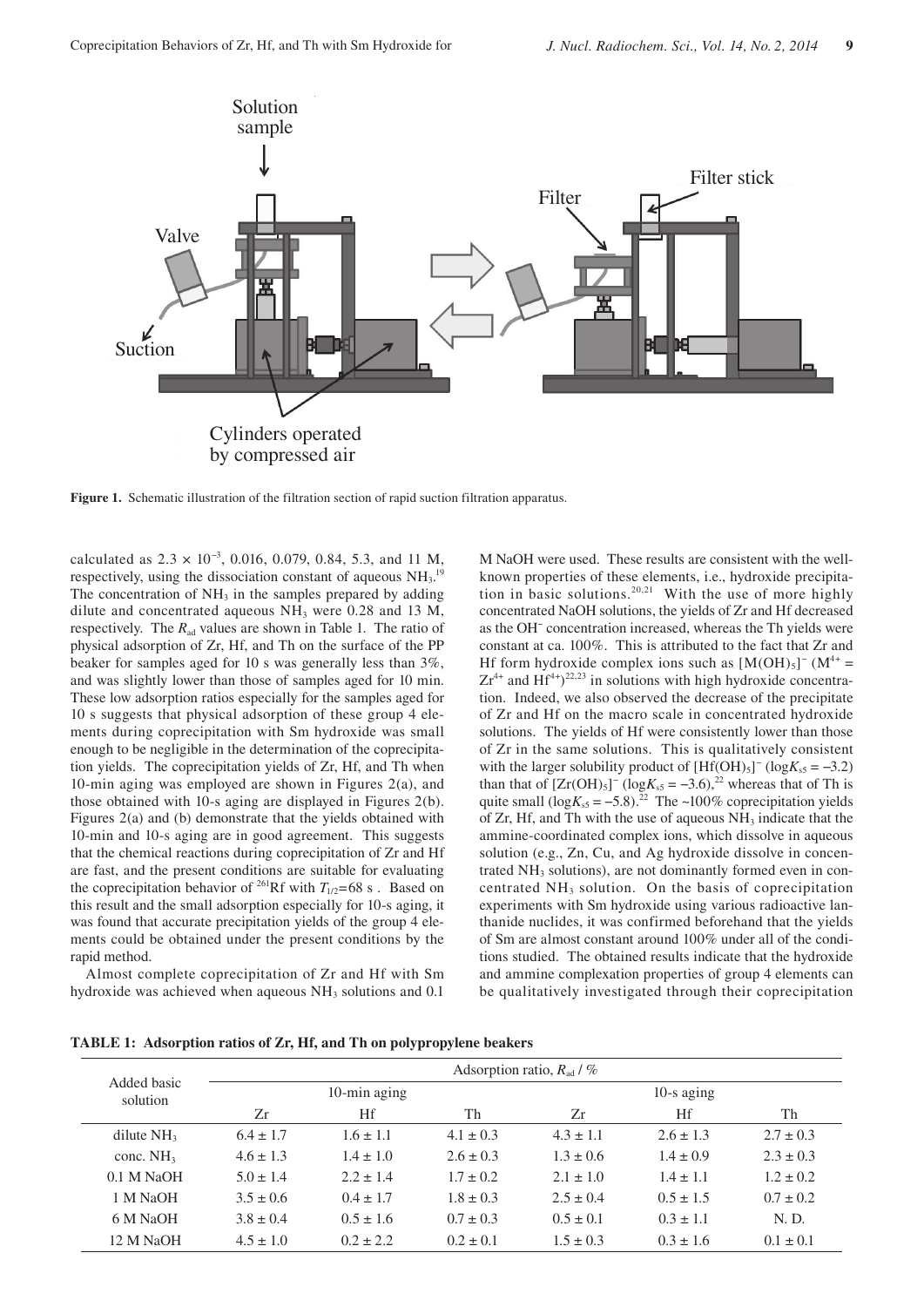behaviors with Sm hydroxide under the present experimental conditions.

The FWHM value of the 5423-keV  $\alpha$  peak of <sup>228</sup>Th for each sample is shown in Table 2. The energy resolution was adequate for all samples, because the resolution with the present Si detector is at least 18 keV and our upper acceptable limit is 80 keV for the identification of 261Rf. The resolution for the 10 min aged samples was relatively poor compared to that for the 10-s aged ones because of the growth of the precipitates during aging.

Overall, it was found that without compromising the yield, well-resolved alpha spectra can be obtained for coprecipitated samples by aging the hydroxide precipitate for only 10 s at 25 °C. These conditions are all suitable for Rf experiment.

**3.2. Online precipitation experiment using the apparatus.** The coprecipitation yields obtained in the online experiments are shown in Figure 3. The yields in Figure 3 and their dependence on the composition of the added basic solution are approximately consistent with those in Figure 2(b). This suggests that the present experimental method using CHIN under the present conditions should be applicable to the coprecipitation experiment of Rf. Because the dissolution yield of a product transported by the gas-jet system has some variation, repetitive determination of the coprecipitation yields and averaging are required to obtain more accurate values in the online experiment. In the present online experiment, the time required for the sample preparation from the start of the dissolution was 80–120 s, except in the case employing 12 M NaOH. With the use of 12 M NaOH, more than 4 min was required for the suction filtration because of the high viscosity of the solution; consequently, the use of 12 M NaOH is unsuitable for Rf experiment. Based on the present experiment, we were able to determine the conditions for suction filtration, sample drying, etc., for rapid preparation of the precipitate samples. Considering the half-life of  $^{261}$ Rf (68 s), more rapid preparation of the coprecipitate is desirable. Shortening the preparation time by methods such as automating the pump and hot gas operations is now in progress.

## **4. Conclusion**

In the present study, coprecipitation with Sm hydroxide was established as a new experimental methodology for superheavy element chemistry. The conditions for the evaluation of the hydroxide coprecipitation properties of element 104, Rf, were determined. The coprecipitation behaviors of the group 4 elements Zr and Hf and the pseudo-homologue Th with Sm hydroxide were investigated using radiotracers of  ${}^{88}Zr$ ,  ${}^{175}Hf$ , and 228Th. It was found that 10-s aging is sufficient to obtain the equilibrium precipitation yields for these elements. Approximately 100% yields were achieved for Zr, Hf, and Th in dilute NH<sub>3</sub>, NaOH, and concentrated NH<sub>3</sub> solutions, and the yields of Zr and Hf decreased at higher OH− concentrations, whereas that of Th was constant at 100%. From these results, the following conclusions are drawn: 1) The Zr and Hf ions form neutral hydroxide complexes in the basic solutions and form anionic hydroxide complexes in concentrated NaOH solutions. 2) The pseudo-homologue of Rf, Th shows clearly different behavior from those of Zr and Hf; almost complete coprecipitation with Sm hydroxide was achieved under all of the conditions.

In the online model experiment of Rf employing the nuclear reaction products Zr and Hf, which were transported using the gas-jet system, and semiautomatic suction filtration apparatus CHIN, coprecipitation yields consistent with those obtained in the offline experiments were obtained. It was found that the present conditions, except for the case using 12 M NaOH, are suitable for the Rf experiment. We believe that the present method can be applied to the evaluation of the formation of



**Figure 2**. Coprecipitation yields of Zr, Hf, and Th based on the addition of various basic solutions. Yields obtained with 10-min aging are shown in (a) and with 10-s aging in (b).

**TABLE 2: Energy resolution of alpha peak for 228Th precipitate samples**

| Added basic<br>solution | Energy resolution / keV<br>at $5423$ -keV $\alpha$ peak |              |  |  |
|-------------------------|---------------------------------------------------------|--------------|--|--|
|                         | 10-min aging                                            | $10-s$ aging |  |  |
| dilute $NH3$            | 29                                                      | 21           |  |  |
| conc. $NH3$             | 46                                                      | 17           |  |  |
| $0.1$ M NaOH            | 28                                                      | 19           |  |  |
| 1 M NaOH                | 32                                                      | 19           |  |  |
| 6 M NaOH                | 30                                                      | 18           |  |  |
| 12 M NaOH               | 30                                                      | 25           |  |  |



**Figure 3**. Coprecipitation yields obtained in the online experiment.

ammine and hydroxide complexes of Rf.

#### **Acknowledgement**

We express our gratitude to the staffs of the Accelerator Facility in RCNP for the productions of  $88,89$ m,gZr and  $173,175$ Hf. This work was supported by JSPS KAKENHI Grant Number 24655050.